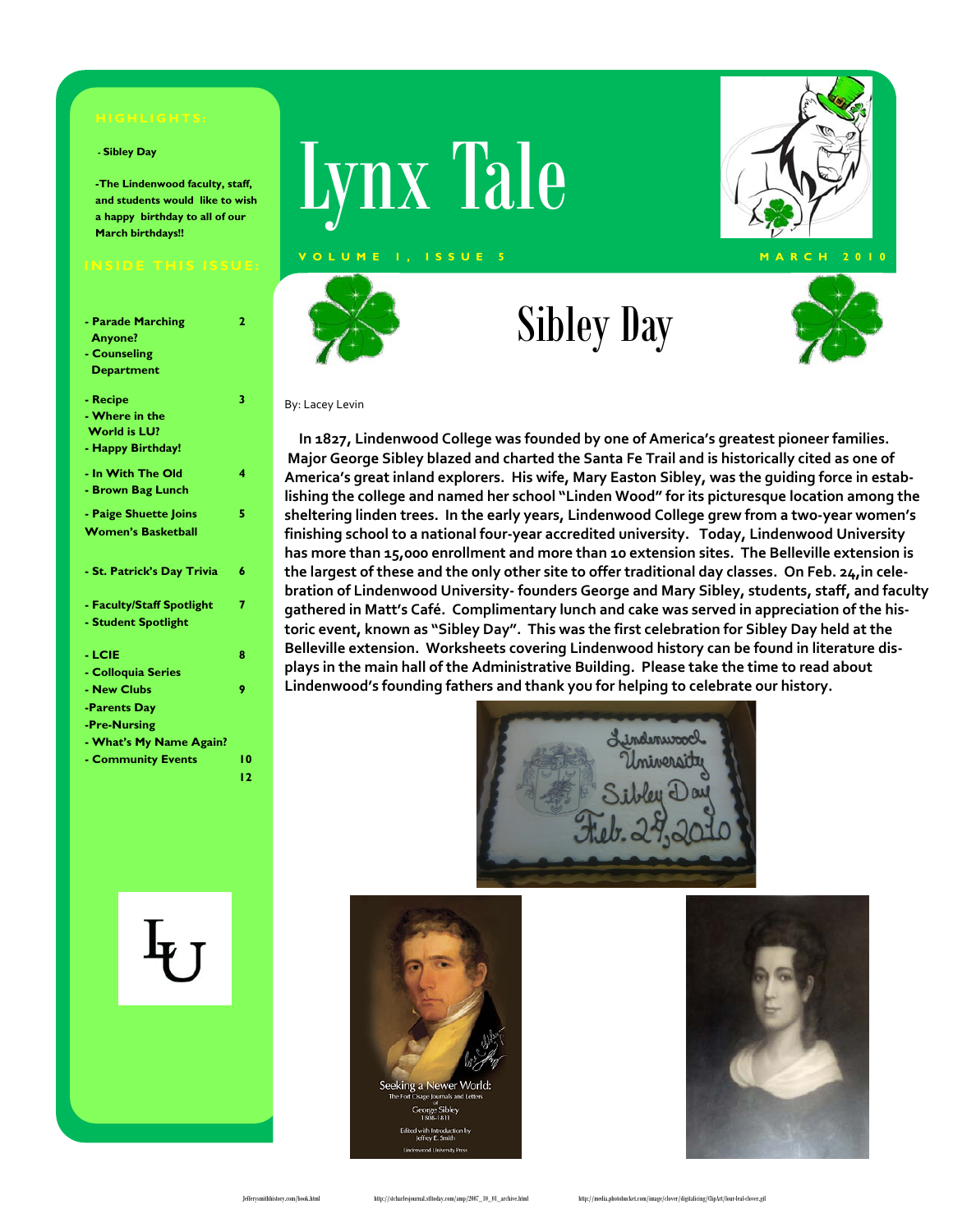#### **VOLUME 1, ISSUE 5**

*"For an Irishman, talking is a dance."*

*‐Deborah Love*



*"Making peace, I have found, is much harder*

*than making war." ‐Gerry Adams*

From Left: Associate Director of Day Admissions Lacey Levin and Admissions Counselor Melissa Shreve in last year's St. Patrick's Day Parade.

### Parade Marching Anyone?

Attention Lindenwood students!

Are you interested in marching in the St. Patrick's Day parade for Lindenwood‐Belleville?

Please stop by the Day Admissions office to reserve your spot, and your t‐shirt! We will be meeting on March 13, at 9 a.m. in the circle drive. The parade will travel down Main Street. Come join us and show your school spirit!



### **Counseling**

By: Ken Kubicek

The Professional and School Counseling Program has planned two more CEU programs for licensed professionals. A workshop on Sexual Abuse is planned for May 21 and will cover counseling for both the victim and the perpetrator. A second workshop is being planned for Sept. 10 and it will focus on Eating Disor‐ ders. Presenters and details will be coming soon. Lindenwood students, alumni, and faculty may attend these workshops at a dis‐

counted price. Mark your calendar, and if you have any ques‐ tions, contact Dr. Ken Kubicek in the Counseling Department: 618‐222‐1050 ext 4256 or kkubicek@lindenwood.edu



St. Patrick photo from : http://pws.gamewood.net/~byoung/holidays/stpatricks/stpatricksday.htm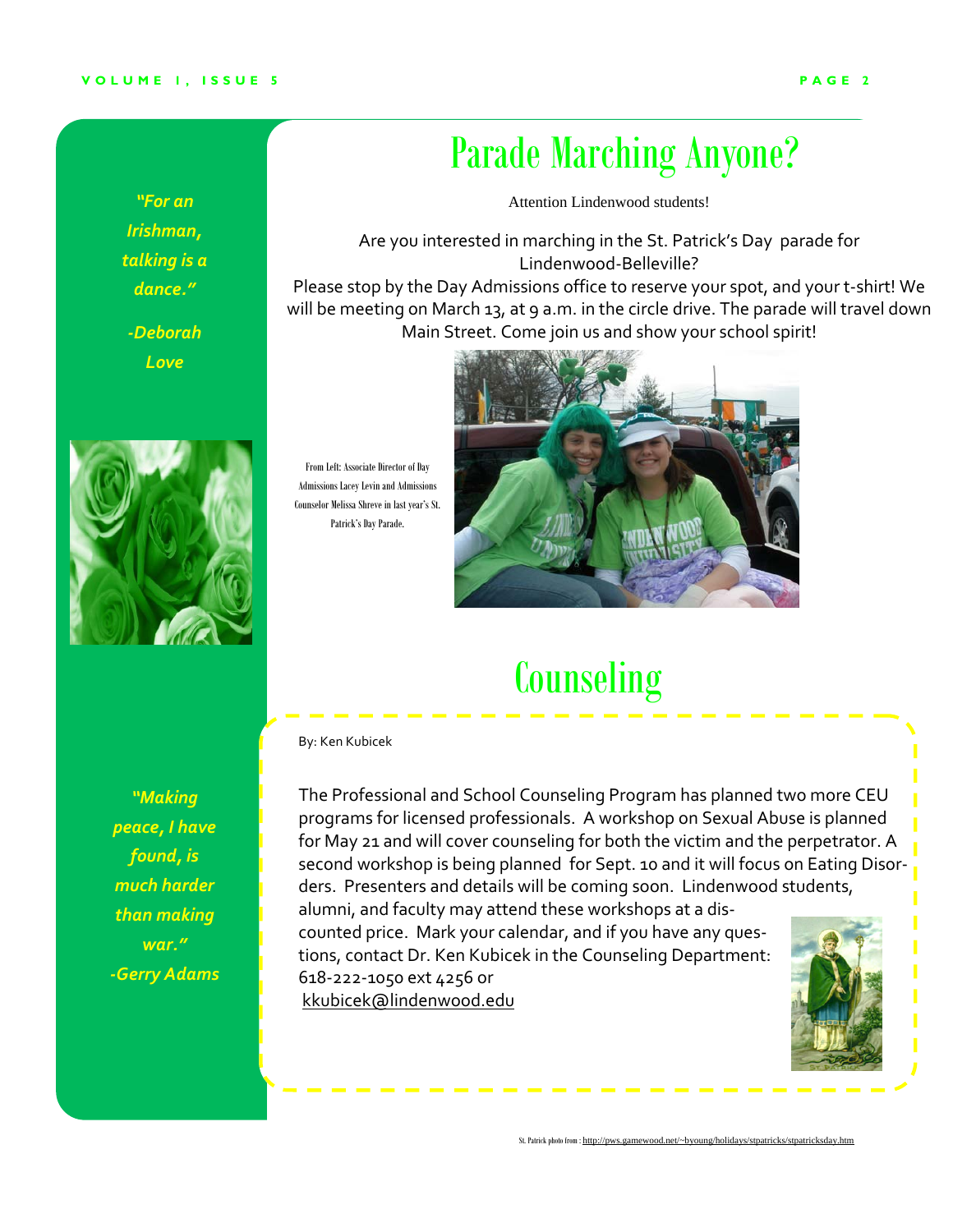### St. Patrick Cookie Pops!

20 vanilla wafer cookies 1/2 cup peanut butter 112-ounce bag white chocolate chips green and yellow gumdrops green Dots® candies green and yellow Nerd® candies cake decorating writer gel in green, yellow, red, orange, and black 1 tube of green cake decorator frosting with tip green and yellow decorator sugar green food coloring ice cream or lollipop sticks wax paper or paper plates



Spread peanut butter onto the flat side of the cookies. Place an ice cream stick into the peanut butter on half the cookies. Top with another cookie so the stick is sandwiched between the two cookies. Separate the white chips into two bowls and melt the chocolate chips. After melting, add a few drops of green food coloring to one of the bowls of white chips to make green chocolate. Dip cookie pops in the melted chips, covering completely. Sprinkle with green and yellow sugar and lay or stand on waxed paper or paper plates. Place in refrigerator to chill. **Leprechaun:** After coating with white chocolate, dip top of pop into green sugar. Slice two yellow gum‐ drops to make beard. Allow to dry on wax paper. Use black and red decorator gel for eyes and mouth and for trim on hat.

http://www.fabulousliving.com

# Where in the World is LU?



location. The first person to call (618)222‐1050 ext. 4267 or llevin@lindenwood.edu with the correct location will win a terrific prize. Good luck to all and you never know where Lindenwood will pop up next time!

### **MAYYE** BIRAHOM

a very exciting

**Lindenwood University would like to send a Happy Birthday out to the following students and staff:** 

| Travonti Walker        | March I            |
|------------------------|--------------------|
| Theresa Johnson        | March 2            |
| Zach Scaturro          | March <sub>2</sub> |
| Dameion Heavens        | March 3            |
| Michael Rankins        | March 9            |
| <b>Allison Fenster</b> | March 14           |
| <b>Iulie Ker</b>       | March 23           |
| Christa Sturdevant     | March 30           |
| <b>Andrea Willis</b>   | March 31           |

# Happy Birthday March Babies!!

#### Pisces

To start this year out right, get outside and get some exercise first thing on the 1st. Then get back inside and get warm! Eat a big bowl of oatmeal and dried fruit, stock up on healthy, protein‐packed nuts and wash it all down with a virgin mimosa. Are any of your friends getting all wrapped up in some kind of drama? Steer clear. Your focus and your energy should be on your health this year. Find balance between conflicting elements of your personality on the 5th. How? Try a couple of different approaches to see what works best. Don't be afraid to fail! The 9th is a day to stay on your toes ‐‐ a col‐ league is up to something that may not work in your best interest. On the 15th, focus on you. You'll be glad you did! Go ahead and sit down with a puzzle on the 20th. It's better than getting sucked up into somebody else's mind games! The 23rd could prove very romantic, so put on your favorite romance pants! Check in with your fitness regime on the 29th: Is it sufficient? Aries

Your enthusiasm is high and your creative mind is strong‐‐ready to be applied to the work of the day. This is a good day for making decisions, carrying out plans and communicating to others just where you stand. Others have good ideas too. If you stick to the main subjects and do not become distracted by trivialities, you should do quite well with anything that involves selling or trading. You are realistic about your abilities and expectations for success‐‐others learn from your actions. The practical use of your time will most certainly pay off in big ways‐‐bringing good times. You effectively communicate with both friends and colleagues this evening‐‐perhaps a dinner or some social gathering is in the plans for this evening.

**Horoscope information provided by: www.yahoo.com**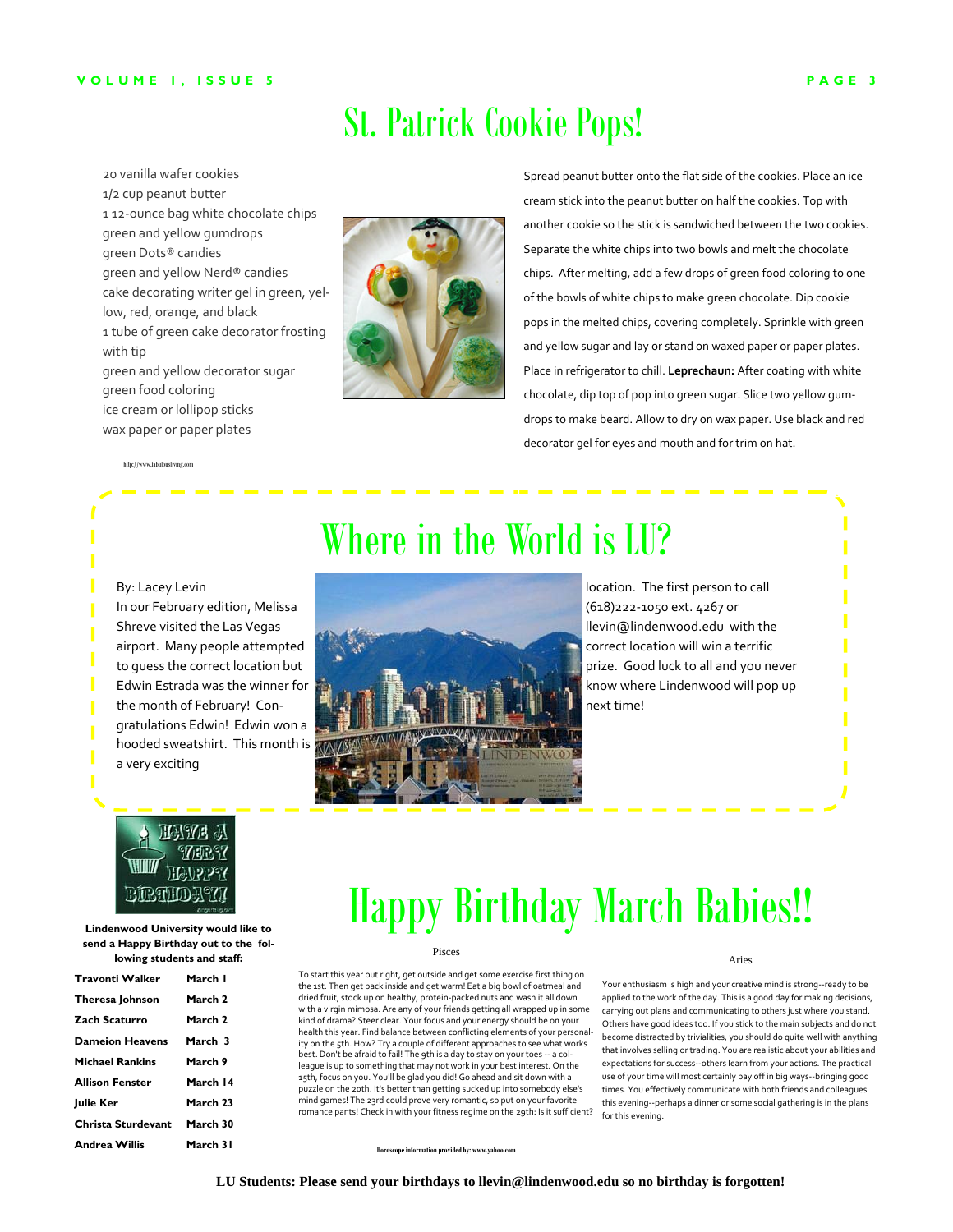### InWithThe Old

#### By: Denise Chism

 Spring is almost here! Department stores have their racks assembled with spring fashions, but some of the popular and latest trends are too expensive. We all want to look nice; but at what cost? Instead of buying new clothes, pull out your apparel from last year and build around what you already have. Purchase accessories in vivid colors to accent your wardrobe. Spring and summer are the best seasons to experiment with different hues. Challenge yourself to incorporate a pop of color into your outfit and discover how you can turn your outfit from last year into an innovative, unique look this year. Colors for spring: turquoise, olive green, lilac, peach, and salmon rose.

Here are a few must have items to turn something old into something new: waist belt, earrings, bangles, heels, sun dress, boyfriend blazer, leggings, denim vest, bracelets, and clutch purse.







### Brown Bag Lunch

http://www.productwiki.com/circle-waist-belt/ http://myposhjeans.com/fashion-trends/7-signature-pieces-to-enhance-your-fall-wardrobe/ http://www.fashionpeach.com/the-denim-vest/

(Yes, there is such a thing as a free lunch!)

### "How to Improve Your Study Skills"

**WHAT:** Spend an hour with Steve Suess, Education Coordinator, to learn some valuable study skills tips over a free lunch

**WHO:** Any LU student---day or evening, undergrad or graduate

**WHEN:** Thursday, March 11

**TIME:** Noon- 1 p.m.

**WHERE:** Main Building room 216

**HOW:** To sign up, please stop by the Day Admissions Office by March 8

RESERVATIONS REQUIRED Next Brown Bag Session: March 24 "Dealing with Stress" by Dr. Ken Kubicek, Counseling Dept.

*"May the road rise to meet you. May the wind be always at your back. May the sun shine warm upon your face. And the rains fall soft upon your fields. And until we meet again, May God hold you in the hollow of His hands."*

*‐Irish Blessing*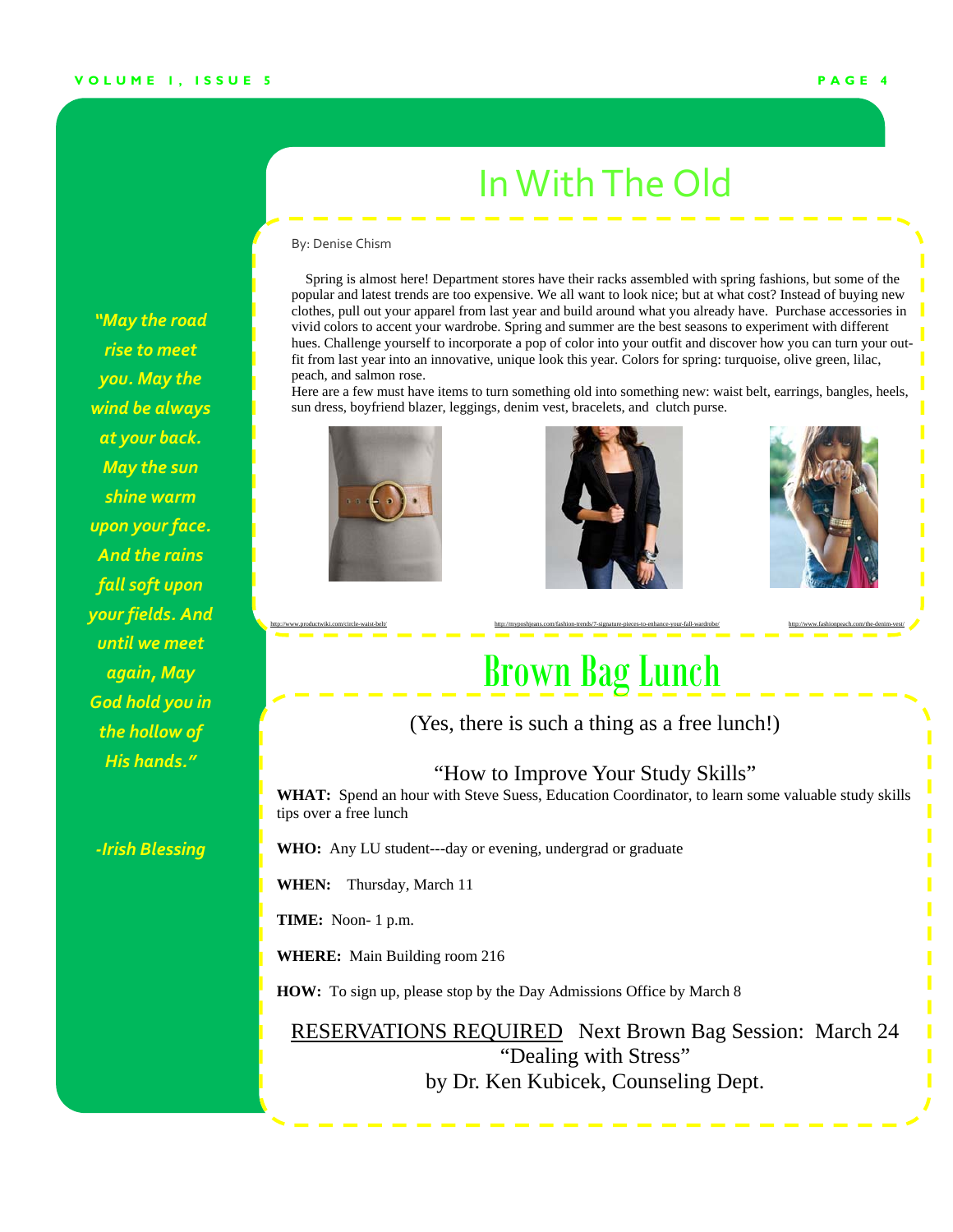### Paige Shuette Joins Women's Basketball Team

 Former Okawville basketball player Paige Schuette signed with Lindenwood – Belleville on Wednesday, which makes her the second official member of the Lynx women's basketball team. Schuette was one of a long list of players Coach Spinner is actively recruiting for next year. He believes her positive attitude and ability to shoot the three will strengthen the team in their inaugural season.

#### **Player Profile**

**Paige Schuette Shooting Guard • 5'7" • Pre‐Nursing • Sophomore (Fall 2010) Okawville, IL [ Okawville HS | SIUE ]**

**Quote from Schuette:** "I'm really excited to get back into basketball at Lindenwood. I've been watching my sister play at Okawville and I really miss it. I can't wait to get in the gym and start working."

**Quote from Coach Spinner:**"The coaching staff and I are excited to have Paige on the team. She is a sharp‐shooter and we will be looking for her to knock down shots from the outside. She should give the offense a nice balance. We're glad to have her on board."



Above: Paige Shuette, her parents, and Coach Spinner









Basketball photo: http://www.rocori.k12.mn.us/activities/basketballboys/index.htm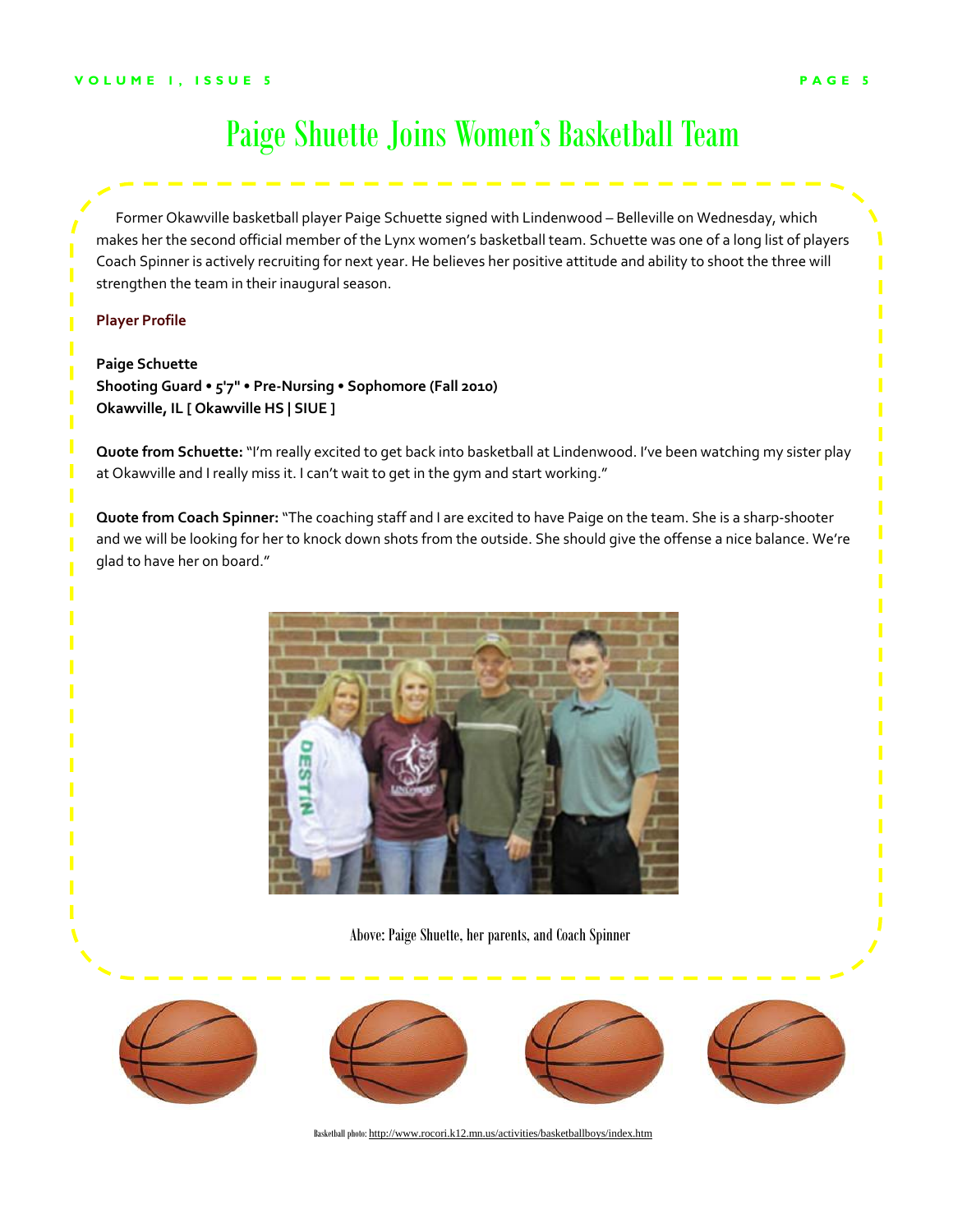### St. Patrick's Day Trivia

- 1. Where was Saint Patrick born?
- 2. Why did Patrick first go to Ireland?
- 3. What pope sent Patrick to Ireland to convert Irish people to Christianity?
- 4. What did Patrick use to explain the idea of the Trinity to the Irish?
- 5. What year was the first St. Patrick's Day celebration held in North America?
- 6. How many leaves are lucky on a clover?
- 7. What did St. Patrick drive out of Ireland?
- 8. Where is the largest St. Patrick's Day parade held?

9. St. Patrick's Day is an official public holiday in just three places: Ireland, Northern Ireland and where else?

- 10. Which American city held the first St. Patrick's Day celebration in the United States?
- 11. On which day did St. Patrick die?
- 12. What does leprechaun mean?
- 13. What was St. Patrick's name at birth?
- 14.St. Patrick's Day marks the date of St. Patrick's what?



1. Britain 2. Pirates captured him and blos bueles are alwe in lreland 3. Celestine 4. Confession 3. T737 6. 4.7. Snakes 8. 14. Succat 13. Succat 13. A 13. And 12. A 13. March 11. March 11. AD, 461 12. A 161 Maewyn Succat 14. Ci Death

http://scrapetv.com/News/News%20Pages/Everyone%20Else/images-3/leprechaun.jpg http://www.worldbook.com/wb/Quiz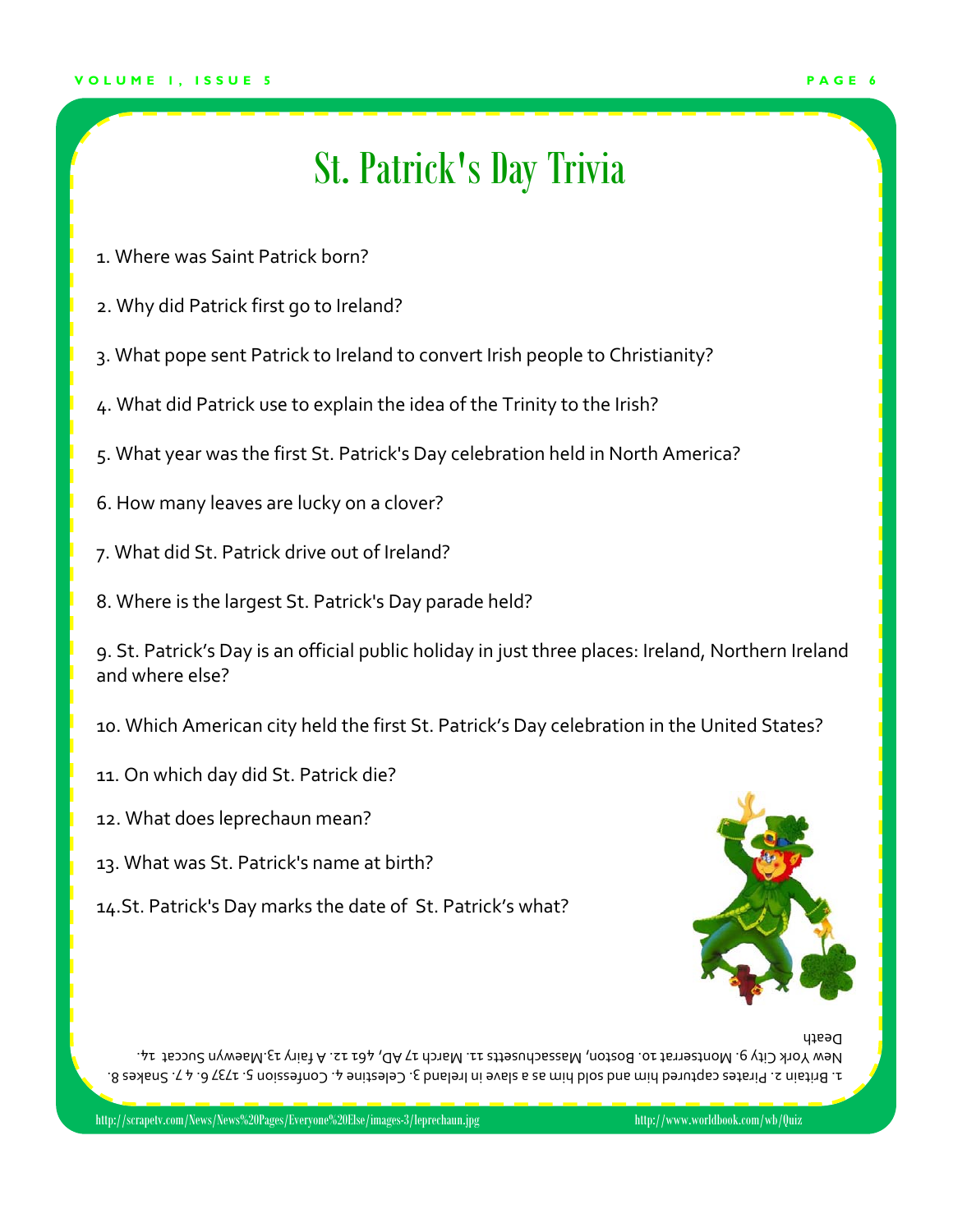# Faculty/Staff Spotlight Student Spotlight

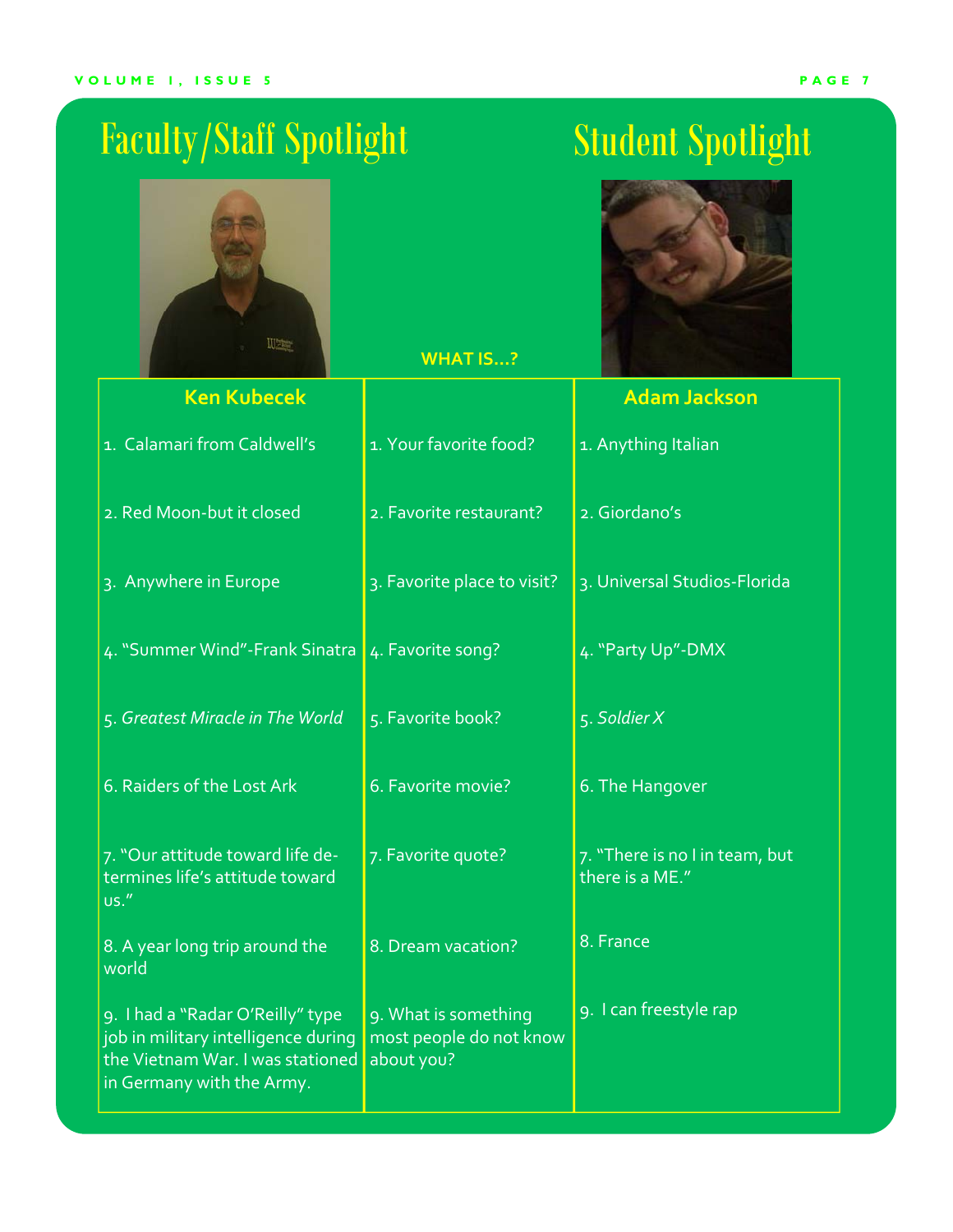### **LCIE**

### **STUDENT REFERRAL PROGRAM REFER A STUDENT, and GET A FREE GOLF SHIRT! REFER TWO STUDENTS, and GET TWO GOLF SHIRTS!!**

Refer a student to us; when the student begins classes, regardless of the program (day or LCIE), you'll receive a free Lindenwood University Golf shirt. When you refer a student be sure to complete the referral form. You will get your golf shirt after the student begins classes.



### Colloquia Series

 **Monday March 8**

What to Read Now, New Books **Sue Sharp, Belleville West Librarian, Retired**

#### **Wednesday March 10**

 Identity Theft  **Amy Kempfer, Branch Manager Regions Bank** 

#### **Tuesday March 16**

 Crisis (mental health) Intervention Training for Law Enforcement  **Tom Johnson, Illinois Coordinator for CIT** 

### **Tuesday March 23**

**Poetry Reading Wayne Lanter, Poet, Southwestern Illinois College Speaker's Bureau** 

**Speakers series events meet from 5 p.m. to 6 p.m. in room 216 of the main building at 2600 West Main Street, Belleville, IL 62226 unless otherwise specified.** 

*"If a man who can‐ not count finds a four‐leaf clover. Is he lucky?" ‐Stanislaw J. Lec*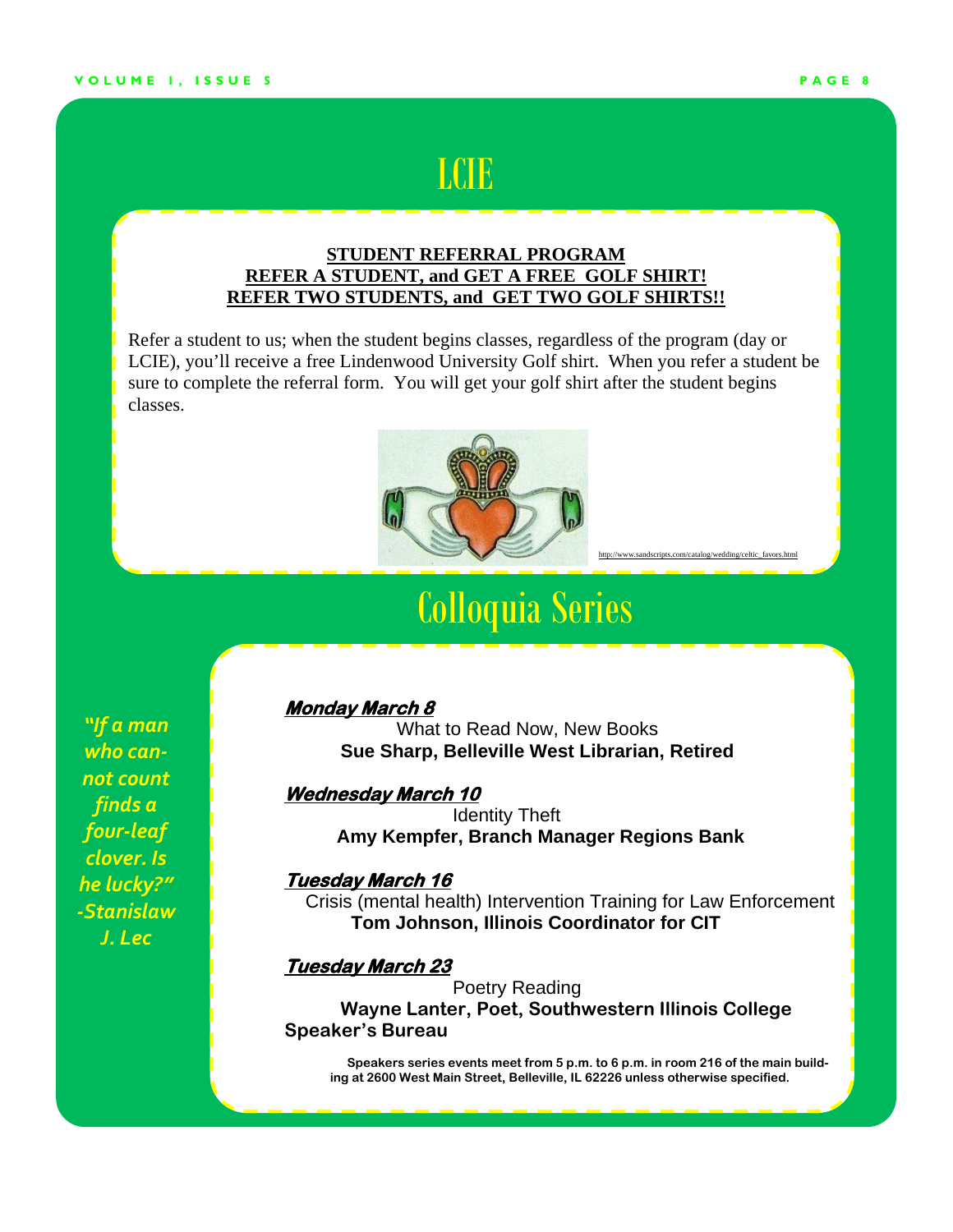### **Education**

#### By: Steve Suess

 It's time think about summer classes! The Graduate School of Education will offer two 4-week sessions again this summer. The June session will offer classes at 2 PM and 4:30 P.M. and will run each week, Monday –Thursday, from June 7 through July 1. The July session classes will meet at 2 PM and 4:30 PM, from July 5 –through July 30.

 In addition, EDU 53000 (Learning Styles and Multiple Intelligences), which is an elective for Masters-in-Education students , will be offered as a two-week session that will meeting *daily* from 9 AM to 1:30 PM, June 7 – 18.

 Education Specialist classes meet each Tuesday and Thursday for eight weeks at 4:30 and 7 P.M. Continuing students may enroll on-line. To do this, please email me at ssuess@lindenwood.edu with the classes you are considering for the summer session. If they are acceptable, I will open your student portal and notify you to proceed with enrolling on-line. You may also call me at 222-1050 X4254 to discuss your classes, and, certainly, if you wish to make an appointment to see me in person, please call Liz, my assistant at 222-1050 x4274.

#### **DATES TO REMEMBER**

| March 15 | First day to enroll for summer classes; schedules available March 1              |
|----------|----------------------------------------------------------------------------------|
| April 9  | Last day to withdraw with a "WP" or "WF." Form must be in St. Charles on April 9 |
| May $14$ | Deadline for making up "INC" grades from the fall                                |
| May $14$ | Commencement for graduate students                                               |
| May 30   | Deadline to apply for December graduation                                        |

#### By: Lacie McKinney

Lindenwood University‐Belleville is starting to expand and get students involved. What better way to get students involved than by starting clubs? The clubs or organizations LU is currently offering are: **The yearbook** sponsored by John Wunderlich, **The Lynx Tale**, sponsored by Lacey Levin, **Student Government** sponsored by Melissa Shreve, **Book Club** sponsored by Lacey Levin and Melissa Shreve, **Black Student Leadership,** spon‐ sored by Sandy Mulitsch, and the **Criminal Justice Club,** sponsored by George Mokriakow and Michael Hepner. Please see any of the above sponsors if you wish to join or participate in any of these functions.

# New Clubs at LU!

### Parents Day

Lindenwood‐Belleville will have its first‐ever Parents Day on March 19th from 10‐2. There will be campus tours, any business or financial aid questions can be answered, lunch will be provided in Matt's Café. View our new workout facility and explore the campus as a whole. Please contact Lacey Levin to register (618)222‐1050 ext. 4267.

### Pre-Nursing Meeting

If you or anyone you know might be interested in pursuing Pre ‐Nursing, Lindenwood‐Belleville will be having an informa‐ tional meeting March 16. This is an opportunity to ask any questions about concerns you may have regarding the pro‐ gram. The meeting will take place from 6‐7 p.m. in room 205. Please contact Lacey Levin if you have any questions at (618) 222‐1050 ext. 4267.

The Book Club will not be meeting in the month of March. Look for further announcements.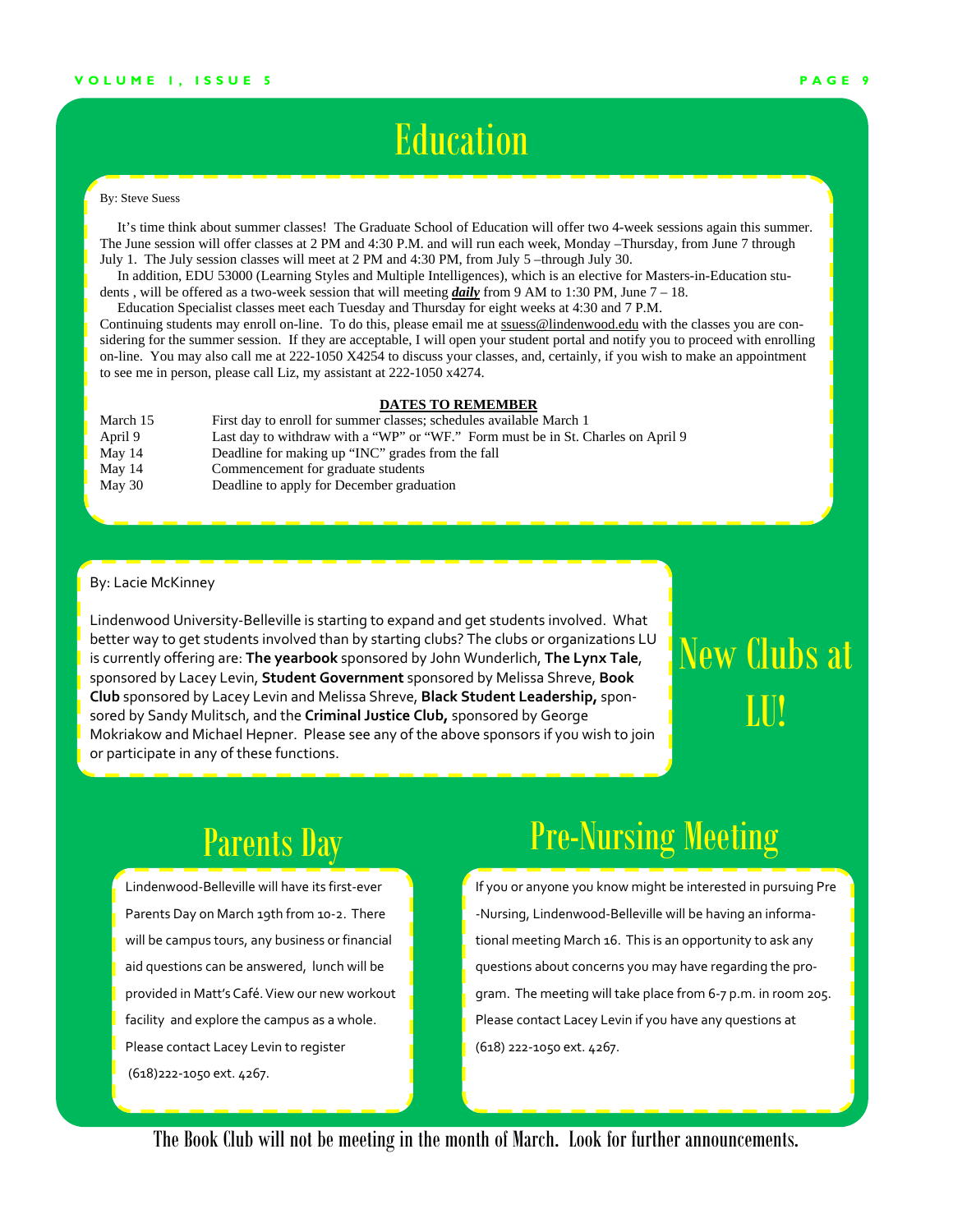### What's My Name Again?

Hello Lindenwood Readers!

I just wanted to greet you all and say hello! My name is Elwood Sibley. I am the Lindenwood-Belleville mascot. There was a contest held to give me a nickname and Darlene Quellmaltz of O'Fallon, IL was the winner. We had a few people enter the same name, however, Darlene sent in her submission first. Congratulations Darlene! You are the winner of a \$100 Wal-Mart gift card. We had so many people write in and suggest great names like Sir Lynxalot, Lincoln, LUBI, Cuff, Lindy, and a really funny suggestion was Sausage. All the entries were great and we thought Elwood was the best fit for me. So, I would like to say thank you to the community for helping to name me!

# Elwood says, "Erin Go Bragh!"

*"St. Patrick's Day is an enchanted time‐ a day to begin transforming winter's dreams into summer's magic." ‐Adrienne Cook*





**Happy** Mardi Gras!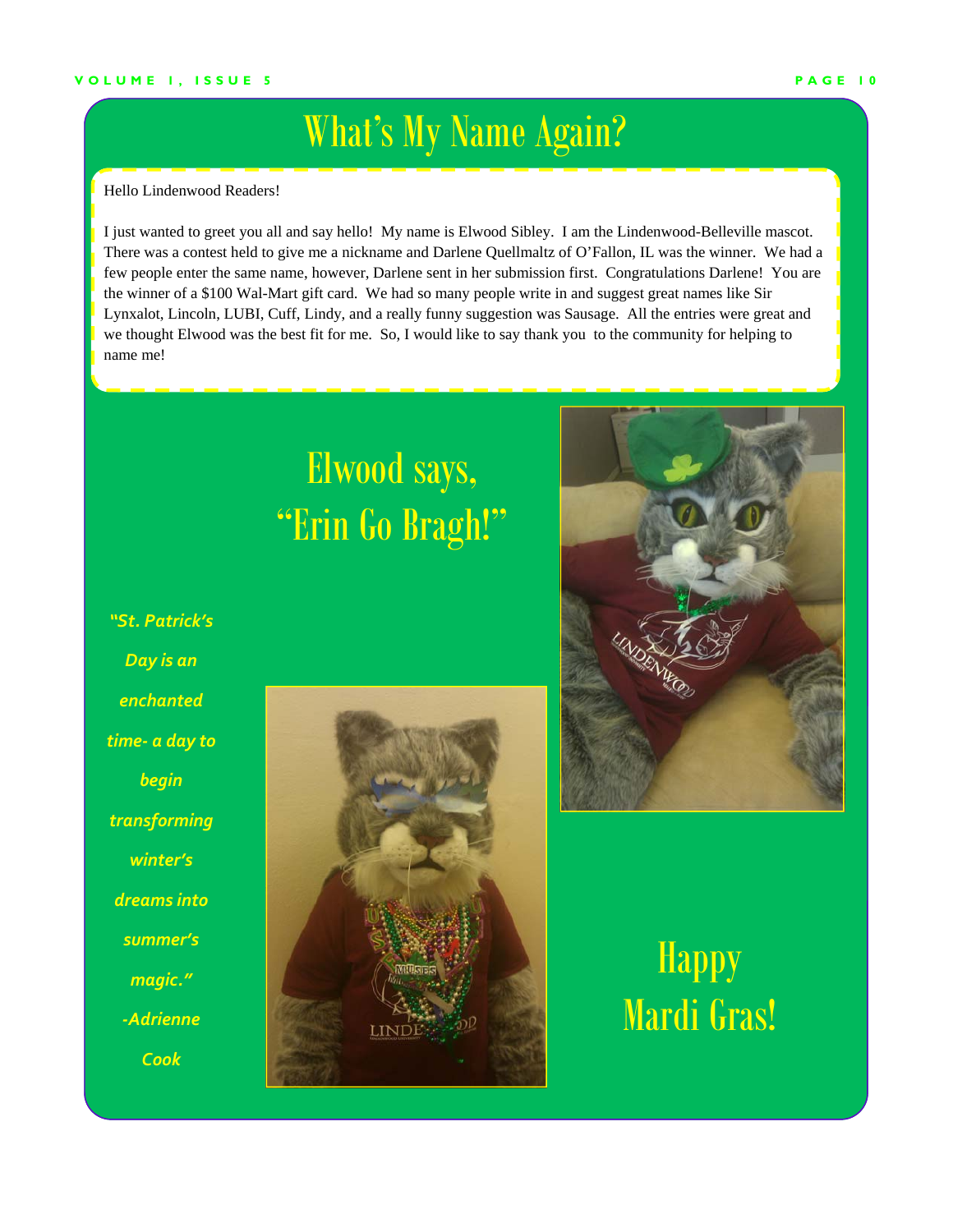#### **VOLUME 1, ISSUE 5 PAGE 11**



### **Don't forget to fill out your 2010 – 2011 FAFSA NOW!!!!**

### LYNX TALE NEWSLETTER CONTRIBUTORS

#### **Staff**

**JERRY BLADDICK–Vice President of Lindenwood University Belleville, IL LACEY LEVIN–Associate Director of Day Admissions, Newsletter Sponsor SANDY MULITSCH–Assistant Director of Evening Admissions KEN KUBICEK–Assistant Professor of Professional Counseling STEVE SUESS-Director of Education SCOTT SPINNER-Admissions Counselor and Head Basketball Coach** 

### **Students**

**LACIE MCKINNEY– Editor DANIELLLE SPRINGER-Graduate Assistant KYLE DURSO-Graduate Assistant VICKI VASILEFF-Graduate Assistant LIZ CHOATE-Graduate Assistant**